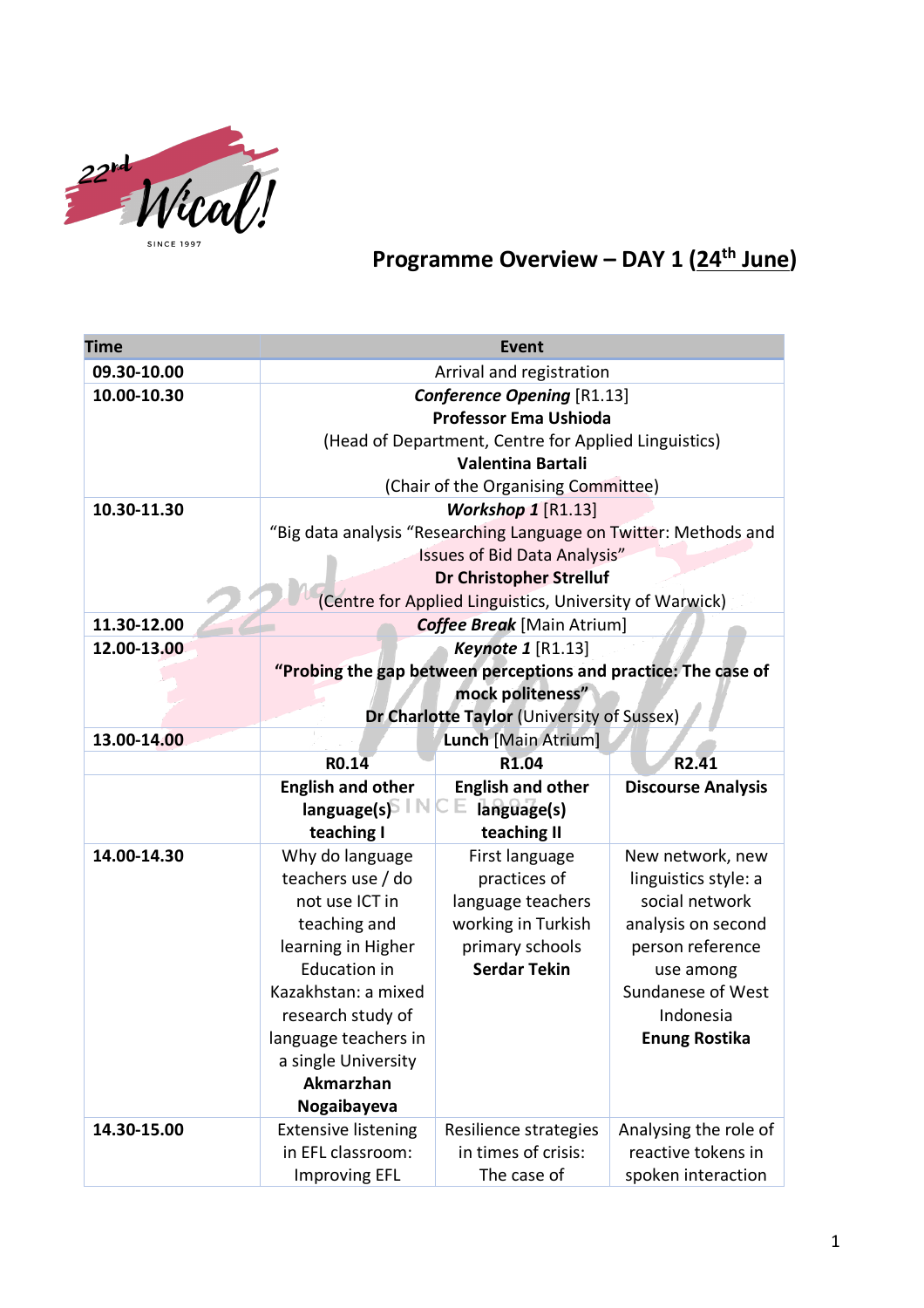|             | learners' listening                                          | Venezuelan EFL                    | <b>Marwa Masood</b>        |
|-------------|--------------------------------------------------------------|-----------------------------------|----------------------------|
|             | skills through                                               | <b>Teachers</b>                   |                            |
|             | Edmodo                                                       | <b>Maricarmen</b>                 |                            |
|             | <b>Busra Genc</b>                                            | <b>Gamero Mujica</b>              |                            |
| 15.00-15.30 |                                                              | Evaluating the                    | <b>Exploring emergent</b>  |
|             |                                                              | autonomous                        | leadership and             |
|             |                                                              | language learners                 | decision-making            |
|             |                                                              | approach                          | when the pressure is       |
|             |                                                              | <b>Kathryn Macfarlane</b>         | high: the case of a        |
|             |                                                              |                                   | basketball team            |
|             |                                                              |                                   | Anastasia Stavridou        |
| 15.30-16.00 |                                                              | <b>Coffee Break</b> [Main Atrium] |                            |
| 16.00-16.30 |                                                              | The efficiency of                 | "Are you from              |
|             |                                                              | using corpus-aided                | Turkey or what?" -         |
|             |                                                              | learning activities in            | Approaching issues         |
|             |                                                              | vocabulary teaching               | of social integration      |
|             |                                                              | <b>Aslihan Demir</b>              | of second-                 |
|             |                                                              |                                   | generation German-         |
|             |                                                              |                                   | <b>Turkish descendants</b> |
|             |                                                              |                                   | in Germany from a          |
|             |                                                              |                                   | sociolinguistic            |
|             |                                                              |                                   | perspective                |
|             |                                                              |                                   | <b>Yesim Kakalic</b>       |
| 16.30-17.00 | <b>Algerian EFL</b>                                          | English teachers'                 | The Stretford End          |
|             | teachers' and                                                | roles on teaching                 | will suck the ball in      |
|             | tearners' views and                                          | with Artificial                   | for you': The              |
|             | <b>Uues of English</b>                                       | Intelligence                      | discursive                 |
|             | textbooks                                                    | Application                       | (re)construction of        |
|             | <b>Nour El Houda</b>                                         | <b>Yurou Song</b>                 | the myth of                |
|             | <b>Bouacha</b>                                               | <b>SINCE 1997</b>                 | <b>Manchester United</b>   |
|             |                                                              |                                   | Wing-Shum Belinda          |
|             |                                                              |                                   | Кo                         |
| 17.00-18.00 | Keynote 2 [R1.13]                                            |                                   |                            |
|             | "An intercultural pedagogy for English language teaching and |                                   |                            |
|             | learning in Chinese Universities                             |                                   |                            |
|             | Prof. Prue Holmes (Durham University)                        |                                   |                            |
| 18.00-18.15 | Announcements and thanks [R1.13]                             |                                   |                            |
| 18.30-      | <b>Conference Dinner</b>                                     |                                   |                            |

Use Warwick Guest wireless network to connect to the campus internet connection. For more details, please follow the link provided below: https://warwick.ac.uk/services/its/servicessupport/networkservices/wifi/warwick-guest/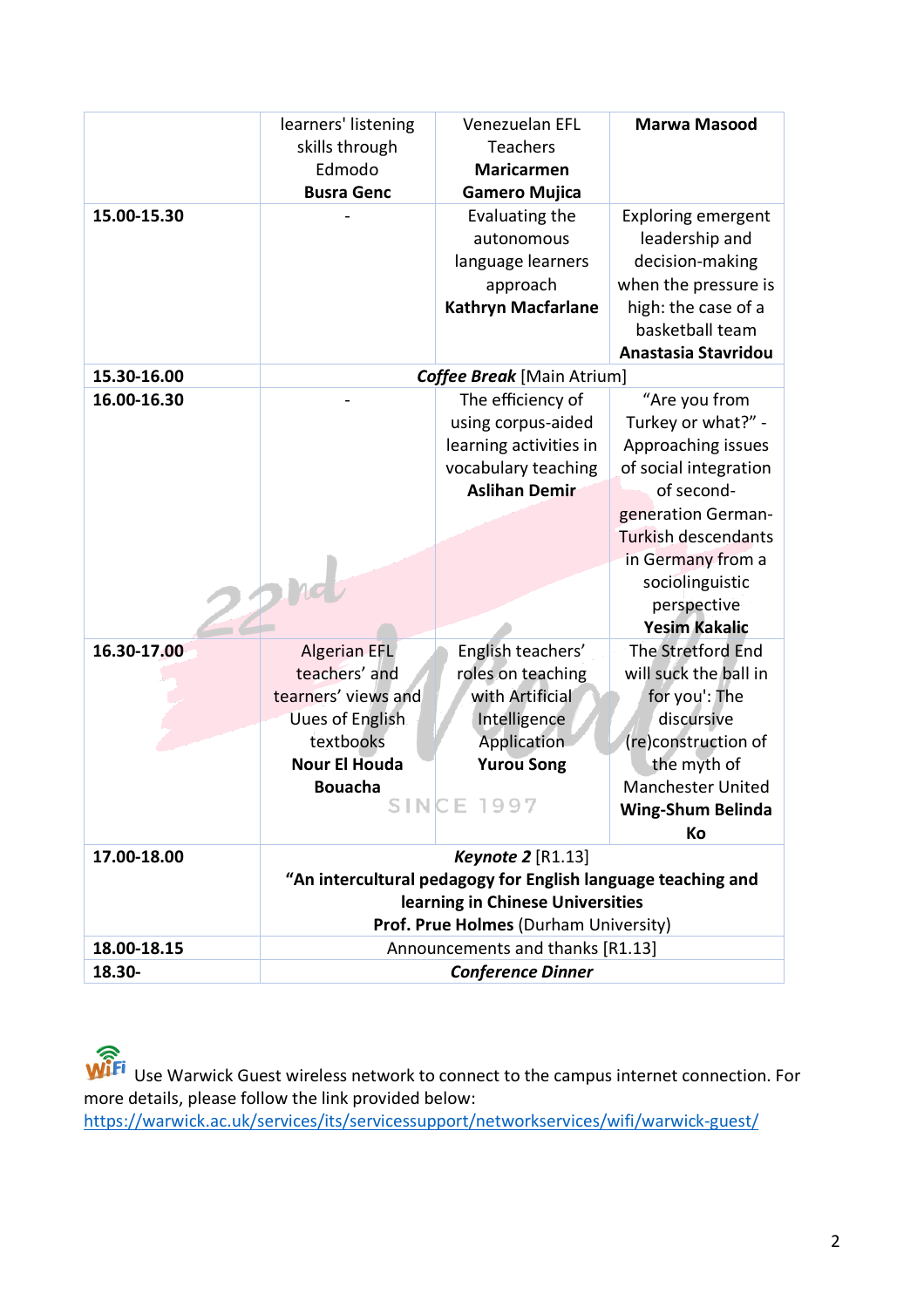

## **Programme Overview – DAY 2 (25th June)**

| 09.30-10.00<br>Arrival and registration<br>10.00-10.30<br><b>Conference Opening [R1.13]</b><br>Valentina Bartali<br>(Chair of the Organising Committee)<br>10.30-11.30<br><b>Workshop 2 [R1.13]</b><br>"How to succeed in job interviews and assessment centre by using linguistic<br>insights from research on leadership and teamwork."<br><b>Dr Sophie Reissner-Roubicek</b><br>(Centre for Applied Linguistic, University of Warwick)<br>11.30-12.00<br><b>Coffee Break</b> [Main Atrium]<br>R <sub>0.14</sub><br>R1.04<br>R1.15<br><b>English and other</b><br><b>Intercultural</b><br><b>Intercultural</b><br>language(s) teaching<br><b>Communication I</b><br><b>Communication II</b><br>12.00-12.30<br>Exploring the child's<br>In pursuit of<br>The impact of dramas<br>intercultural<br>perspectives of<br>on Warwick students'<br>progress and<br>awareness: Exploring<br>perceptions of disabled<br>challenges in English<br>cultural stereotypes<br>people<br><b>Maki Nakamatsu</b><br><b>Decoding Skills</b><br>from the perspective of<br>Development: A case<br><b>Algerian EFL learners</b><br>E.<br>study of a young $\mathbb N$<br><b>Abir Drissat</b><br>Korean-English Learner<br><b>Heeyang Park</b><br>12.30-13.00<br>A case study of the<br>Academic and social<br>Routes to Explore<br>influence of L1 (Arabic)<br><b>Culture in Compliment</b><br>experiences of Deaf<br>on the English writing<br><b>Students at Universitas</b><br>Responses: Saudi<br>skills of a young Syrian<br>English learners in<br>Brawijaya, Malang,<br>refugee studying EAL in<br>Indonesia<br><b>Focus</b><br>the UK<br><b>Sarah Alamri</b><br><b>Gadis Pratiwi</b><br><b>Hanna Almontasser</b><br>13.00-13.30<br>In search of the<br>A critical<br>The dynamics of work<br>motivation: A mixed<br>autoethnography of<br>appropriate<br>combination of own<br>method study of<br>cultural belonging in<br>and new language use<br>Chinese and Kenyan<br><b>Higher Vocational</b> | <b>Time</b> | <b>Event</b>           |                       |           |  |  |
|-----------------------------------------------------------------------------------------------------------------------------------------------------------------------------------------------------------------------------------------------------------------------------------------------------------------------------------------------------------------------------------------------------------------------------------------------------------------------------------------------------------------------------------------------------------------------------------------------------------------------------------------------------------------------------------------------------------------------------------------------------------------------------------------------------------------------------------------------------------------------------------------------------------------------------------------------------------------------------------------------------------------------------------------------------------------------------------------------------------------------------------------------------------------------------------------------------------------------------------------------------------------------------------------------------------------------------------------------------------------------------------------------------------------------------------------------------------------------------------------------------------------------------------------------------------------------------------------------------------------------------------------------------------------------------------------------------------------------------------------------------------------------------------------------------------------------------------------------------------------------------------------------------------------------------------------------------------------------------------------|-------------|------------------------|-----------------------|-----------|--|--|
|                                                                                                                                                                                                                                                                                                                                                                                                                                                                                                                                                                                                                                                                                                                                                                                                                                                                                                                                                                                                                                                                                                                                                                                                                                                                                                                                                                                                                                                                                                                                                                                                                                                                                                                                                                                                                                                                                                                                                                                         |             |                        |                       |           |  |  |
|                                                                                                                                                                                                                                                                                                                                                                                                                                                                                                                                                                                                                                                                                                                                                                                                                                                                                                                                                                                                                                                                                                                                                                                                                                                                                                                                                                                                                                                                                                                                                                                                                                                                                                                                                                                                                                                                                                                                                                                         |             |                        |                       |           |  |  |
|                                                                                                                                                                                                                                                                                                                                                                                                                                                                                                                                                                                                                                                                                                                                                                                                                                                                                                                                                                                                                                                                                                                                                                                                                                                                                                                                                                                                                                                                                                                                                                                                                                                                                                                                                                                                                                                                                                                                                                                         |             |                        |                       |           |  |  |
|                                                                                                                                                                                                                                                                                                                                                                                                                                                                                                                                                                                                                                                                                                                                                                                                                                                                                                                                                                                                                                                                                                                                                                                                                                                                                                                                                                                                                                                                                                                                                                                                                                                                                                                                                                                                                                                                                                                                                                                         |             |                        |                       |           |  |  |
|                                                                                                                                                                                                                                                                                                                                                                                                                                                                                                                                                                                                                                                                                                                                                                                                                                                                                                                                                                                                                                                                                                                                                                                                                                                                                                                                                                                                                                                                                                                                                                                                                                                                                                                                                                                                                                                                                                                                                                                         |             |                        |                       |           |  |  |
|                                                                                                                                                                                                                                                                                                                                                                                                                                                                                                                                                                                                                                                                                                                                                                                                                                                                                                                                                                                                                                                                                                                                                                                                                                                                                                                                                                                                                                                                                                                                                                                                                                                                                                                                                                                                                                                                                                                                                                                         |             |                        |                       |           |  |  |
|                                                                                                                                                                                                                                                                                                                                                                                                                                                                                                                                                                                                                                                                                                                                                                                                                                                                                                                                                                                                                                                                                                                                                                                                                                                                                                                                                                                                                                                                                                                                                                                                                                                                                                                                                                                                                                                                                                                                                                                         |             |                        |                       |           |  |  |
|                                                                                                                                                                                                                                                                                                                                                                                                                                                                                                                                                                                                                                                                                                                                                                                                                                                                                                                                                                                                                                                                                                                                                                                                                                                                                                                                                                                                                                                                                                                                                                                                                                                                                                                                                                                                                                                                                                                                                                                         |             |                        |                       |           |  |  |
|                                                                                                                                                                                                                                                                                                                                                                                                                                                                                                                                                                                                                                                                                                                                                                                                                                                                                                                                                                                                                                                                                                                                                                                                                                                                                                                                                                                                                                                                                                                                                                                                                                                                                                                                                                                                                                                                                                                                                                                         |             |                        |                       |           |  |  |
|                                                                                                                                                                                                                                                                                                                                                                                                                                                                                                                                                                                                                                                                                                                                                                                                                                                                                                                                                                                                                                                                                                                                                                                                                                                                                                                                                                                                                                                                                                                                                                                                                                                                                                                                                                                                                                                                                                                                                                                         |             |                        |                       |           |  |  |
|                                                                                                                                                                                                                                                                                                                                                                                                                                                                                                                                                                                                                                                                                                                                                                                                                                                                                                                                                                                                                                                                                                                                                                                                                                                                                                                                                                                                                                                                                                                                                                                                                                                                                                                                                                                                                                                                                                                                                                                         |             |                        |                       |           |  |  |
|                                                                                                                                                                                                                                                                                                                                                                                                                                                                                                                                                                                                                                                                                                                                                                                                                                                                                                                                                                                                                                                                                                                                                                                                                                                                                                                                                                                                                                                                                                                                                                                                                                                                                                                                                                                                                                                                                                                                                                                         |             |                        |                       |           |  |  |
|                                                                                                                                                                                                                                                                                                                                                                                                                                                                                                                                                                                                                                                                                                                                                                                                                                                                                                                                                                                                                                                                                                                                                                                                                                                                                                                                                                                                                                                                                                                                                                                                                                                                                                                                                                                                                                                                                                                                                                                         |             |                        |                       |           |  |  |
|                                                                                                                                                                                                                                                                                                                                                                                                                                                                                                                                                                                                                                                                                                                                                                                                                                                                                                                                                                                                                                                                                                                                                                                                                                                                                                                                                                                                                                                                                                                                                                                                                                                                                                                                                                                                                                                                                                                                                                                         |             |                        |                       |           |  |  |
|                                                                                                                                                                                                                                                                                                                                                                                                                                                                                                                                                                                                                                                                                                                                                                                                                                                                                                                                                                                                                                                                                                                                                                                                                                                                                                                                                                                                                                                                                                                                                                                                                                                                                                                                                                                                                                                                                                                                                                                         |             |                        |                       |           |  |  |
|                                                                                                                                                                                                                                                                                                                                                                                                                                                                                                                                                                                                                                                                                                                                                                                                                                                                                                                                                                                                                                                                                                                                                                                                                                                                                                                                                                                                                                                                                                                                                                                                                                                                                                                                                                                                                                                                                                                                                                                         |             |                        |                       |           |  |  |
|                                                                                                                                                                                                                                                                                                                                                                                                                                                                                                                                                                                                                                                                                                                                                                                                                                                                                                                                                                                                                                                                                                                                                                                                                                                                                                                                                                                                                                                                                                                                                                                                                                                                                                                                                                                                                                                                                                                                                                                         |             |                        |                       |           |  |  |
|                                                                                                                                                                                                                                                                                                                                                                                                                                                                                                                                                                                                                                                                                                                                                                                                                                                                                                                                                                                                                                                                                                                                                                                                                                                                                                                                                                                                                                                                                                                                                                                                                                                                                                                                                                                                                                                                                                                                                                                         |             |                        |                       |           |  |  |
|                                                                                                                                                                                                                                                                                                                                                                                                                                                                                                                                                                                                                                                                                                                                                                                                                                                                                                                                                                                                                                                                                                                                                                                                                                                                                                                                                                                                                                                                                                                                                                                                                                                                                                                                                                                                                                                                                                                                                                                         |             |                        |                       |           |  |  |
|                                                                                                                                                                                                                                                                                                                                                                                                                                                                                                                                                                                                                                                                                                                                                                                                                                                                                                                                                                                                                                                                                                                                                                                                                                                                                                                                                                                                                                                                                                                                                                                                                                                                                                                                                                                                                                                                                                                                                                                         |             |                        |                       |           |  |  |
|                                                                                                                                                                                                                                                                                                                                                                                                                                                                                                                                                                                                                                                                                                                                                                                                                                                                                                                                                                                                                                                                                                                                                                                                                                                                                                                                                                                                                                                                                                                                                                                                                                                                                                                                                                                                                                                                                                                                                                                         |             |                        |                       |           |  |  |
|                                                                                                                                                                                                                                                                                                                                                                                                                                                                                                                                                                                                                                                                                                                                                                                                                                                                                                                                                                                                                                                                                                                                                                                                                                                                                                                                                                                                                                                                                                                                                                                                                                                                                                                                                                                                                                                                                                                                                                                         |             |                        |                       |           |  |  |
|                                                                                                                                                                                                                                                                                                                                                                                                                                                                                                                                                                                                                                                                                                                                                                                                                                                                                                                                                                                                                                                                                                                                                                                                                                                                                                                                                                                                                                                                                                                                                                                                                                                                                                                                                                                                                                                                                                                                                                                         |             |                        |                       |           |  |  |
|                                                                                                                                                                                                                                                                                                                                                                                                                                                                                                                                                                                                                                                                                                                                                                                                                                                                                                                                                                                                                                                                                                                                                                                                                                                                                                                                                                                                                                                                                                                                                                                                                                                                                                                                                                                                                                                                                                                                                                                         |             |                        |                       |           |  |  |
|                                                                                                                                                                                                                                                                                                                                                                                                                                                                                                                                                                                                                                                                                                                                                                                                                                                                                                                                                                                                                                                                                                                                                                                                                                                                                                                                                                                                                                                                                                                                                                                                                                                                                                                                                                                                                                                                                                                                                                                         |             |                        |                       |           |  |  |
|                                                                                                                                                                                                                                                                                                                                                                                                                                                                                                                                                                                                                                                                                                                                                                                                                                                                                                                                                                                                                                                                                                                                                                                                                                                                                                                                                                                                                                                                                                                                                                                                                                                                                                                                                                                                                                                                                                                                                                                         |             |                        |                       |           |  |  |
|                                                                                                                                                                                                                                                                                                                                                                                                                                                                                                                                                                                                                                                                                                                                                                                                                                                                                                                                                                                                                                                                                                                                                                                                                                                                                                                                                                                                                                                                                                                                                                                                                                                                                                                                                                                                                                                                                                                                                                                         |             |                        |                       |           |  |  |
|                                                                                                                                                                                                                                                                                                                                                                                                                                                                                                                                                                                                                                                                                                                                                                                                                                                                                                                                                                                                                                                                                                                                                                                                                                                                                                                                                                                                                                                                                                                                                                                                                                                                                                                                                                                                                                                                                                                                                                                         |             |                        |                       |           |  |  |
|                                                                                                                                                                                                                                                                                                                                                                                                                                                                                                                                                                                                                                                                                                                                                                                                                                                                                                                                                                                                                                                                                                                                                                                                                                                                                                                                                                                                                                                                                                                                                                                                                                                                                                                                                                                                                                                                                                                                                                                         |             |                        |                       |           |  |  |
|                                                                                                                                                                                                                                                                                                                                                                                                                                                                                                                                                                                                                                                                                                                                                                                                                                                                                                                                                                                                                                                                                                                                                                                                                                                                                                                                                                                                                                                                                                                                                                                                                                                                                                                                                                                                                                                                                                                                                                                         |             |                        |                       |           |  |  |
|                                                                                                                                                                                                                                                                                                                                                                                                                                                                                                                                                                                                                                                                                                                                                                                                                                                                                                                                                                                                                                                                                                                                                                                                                                                                                                                                                                                                                                                                                                                                                                                                                                                                                                                                                                                                                                                                                                                                                                                         |             |                        |                       |           |  |  |
|                                                                                                                                                                                                                                                                                                                                                                                                                                                                                                                                                                                                                                                                                                                                                                                                                                                                                                                                                                                                                                                                                                                                                                                                                                                                                                                                                                                                                                                                                                                                                                                                                                                                                                                                                                                                                                                                                                                                                                                         |             |                        |                       |           |  |  |
|                                                                                                                                                                                                                                                                                                                                                                                                                                                                                                                                                                                                                                                                                                                                                                                                                                                                                                                                                                                                                                                                                                                                                                                                                                                                                                                                                                                                                                                                                                                                                                                                                                                                                                                                                                                                                                                                                                                                                                                         |             | in EFL classes: A aase | workers' motivational | Education |  |  |
| <b>Alison Williams</b><br>study in an Indonesian<br>orientation                                                                                                                                                                                                                                                                                                                                                                                                                                                                                                                                                                                                                                                                                                                                                                                                                                                                                                                                                                                                                                                                                                                                                                                                                                                                                                                                                                                                                                                                                                                                                                                                                                                                                                                                                                                                                                                                                                                         |             |                        |                       |           |  |  |
| <b>State High School</b><br>Clytie Zhaohui                                                                                                                                                                                                                                                                                                                                                                                                                                                                                                                                                                                                                                                                                                                                                                                                                                                                                                                                                                                                                                                                                                                                                                                                                                                                                                                                                                                                                                                                                                                                                                                                                                                                                                                                                                                                                                                                                                                                              |             |                        |                       |           |  |  |